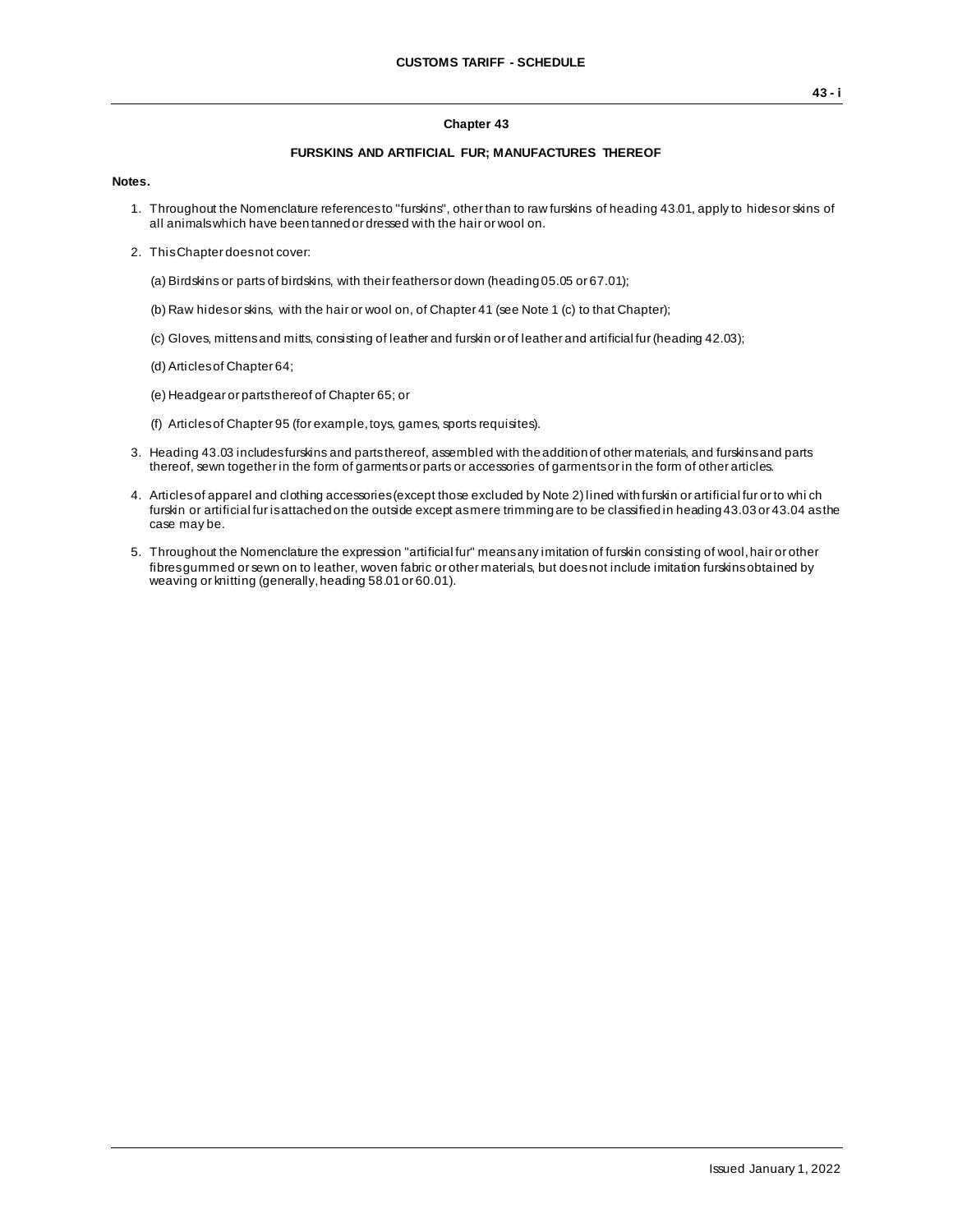## **CUSTOMS TARIFF - SCHEDULE**

| <b>Tariff</b><br>Item | SS | <b>Description of Goods</b>                                                                                                                                                                          | Unit of<br>Meas.                                                                               | <b>MFN</b><br><b>Tariff</b> | Applicable<br><b>Preferential Tariffs</b>                                                                                   |
|-----------------------|----|------------------------------------------------------------------------------------------------------------------------------------------------------------------------------------------------------|------------------------------------------------------------------------------------------------|-----------------------------|-----------------------------------------------------------------------------------------------------------------------------|
| 43.01                 |    | Raw furskins (including heads, tails, paws and other pieces or cuttings,<br>suitable for furriers' use), other than raw hides and skins of<br>heading 41.01, 41.02 or 41.03.                         |                                                                                                |                             |                                                                                                                             |
| 4301.10.00            |    | -Of mink, whole, with or without head, tail or paws                                                                                                                                                  |                                                                                                | Free                        | CCCT, LDCT, GPT, UST,<br>MXT, CIAT, CT, CRT, IT,<br>NT, SLT, PT, COLT, JT,<br>PAT, HNT, KRT, CEUT,<br>UAT, CPTPT, UKT: Free |
|                       |    |                                                                                                                                                                                                      | <b>NMB</b><br><b>NMB</b>                                                                       |                             |                                                                                                                             |
|                       |    | 4301.30.00 00 -Of lamb, the following: Astrakhan, Broadtail, Caracul, Persian and<br>similar lamb, Indian, Chinese, Mongolian or Tibetan lamb, whole, with or<br>without head, tail or paws          | <b>NMB</b>                                                                                     | Free                        | CCCT, LDCT, GPT, UST,<br>MXT, CIAT, CT, CRT, IT,<br>NT, SLT, PT, COLT, JT,<br>PAT, HNT, KRT, CEUT,<br>UAT, CPTPT, UKT: Free |
|                       |    | 4301.60.00 00 -Of fox, whole, with or without head, tail or paws                                                                                                                                     | <b>NMB</b>                                                                                     | Free                        | CCCT, LDCT, GPT, UST,<br>MXT, CIAT, CT, CRT, IT,<br>NT, SLT, PT, COLT, JT,<br>PAT, HNT, KRT, CEUT,<br>UAT, CPTPT, UKT: Free |
| 4301.80.00            |    | -Other furskins, whole, with or without head, tail or paws                                                                                                                                           |                                                                                                | Free                        | CCCT, LDCT, GPT, UST,<br>MXT, CIAT, CT, CRT, IT,<br>NT, SLT, PT, COLT, JT,<br>PAT, HNT, KRT, CEUT,<br>UAT, CPTPT, UKT: Free |
|                       |    | $---Other$                                                                                                                                                                                           | <b>NMB</b><br><b>NMB</b><br><b>NMB</b><br><b>NMB</b><br><b>NMB</b><br><b>NMB</b><br>NMB<br>NMB |                             |                                                                                                                             |
|                       |    |                                                                                                                                                                                                      | NMB<br><b>NMB</b>                                                                              |                             |                                                                                                                             |
|                       |    | 4301.90.00 00 -Heads, tails, paws and other pieces or cuttings, suitable for furriers' use                                                                                                           |                                                                                                | Free                        | CCCT, LDCT, GPT, UST,<br>MXT, CIAT, CT, CRT, IT,<br>NT, SLT, PT, COLT, JT,<br>PAT, HNT, KRT, CEUT,<br>UAT, CPTPT, UKT: Free |
| 43.02                 |    | Tanned or dressed furskins (including heads, tails, paws and other<br>pieces or cuttings), unassembled, or assembled (without the addition of<br>other materials) other than those of heading 43.03. |                                                                                                |                             |                                                                                                                             |
|                       |    | -Whole skins, with or without head, tail or paws, not assembled:                                                                                                                                     |                                                                                                |                             |                                                                                                                             |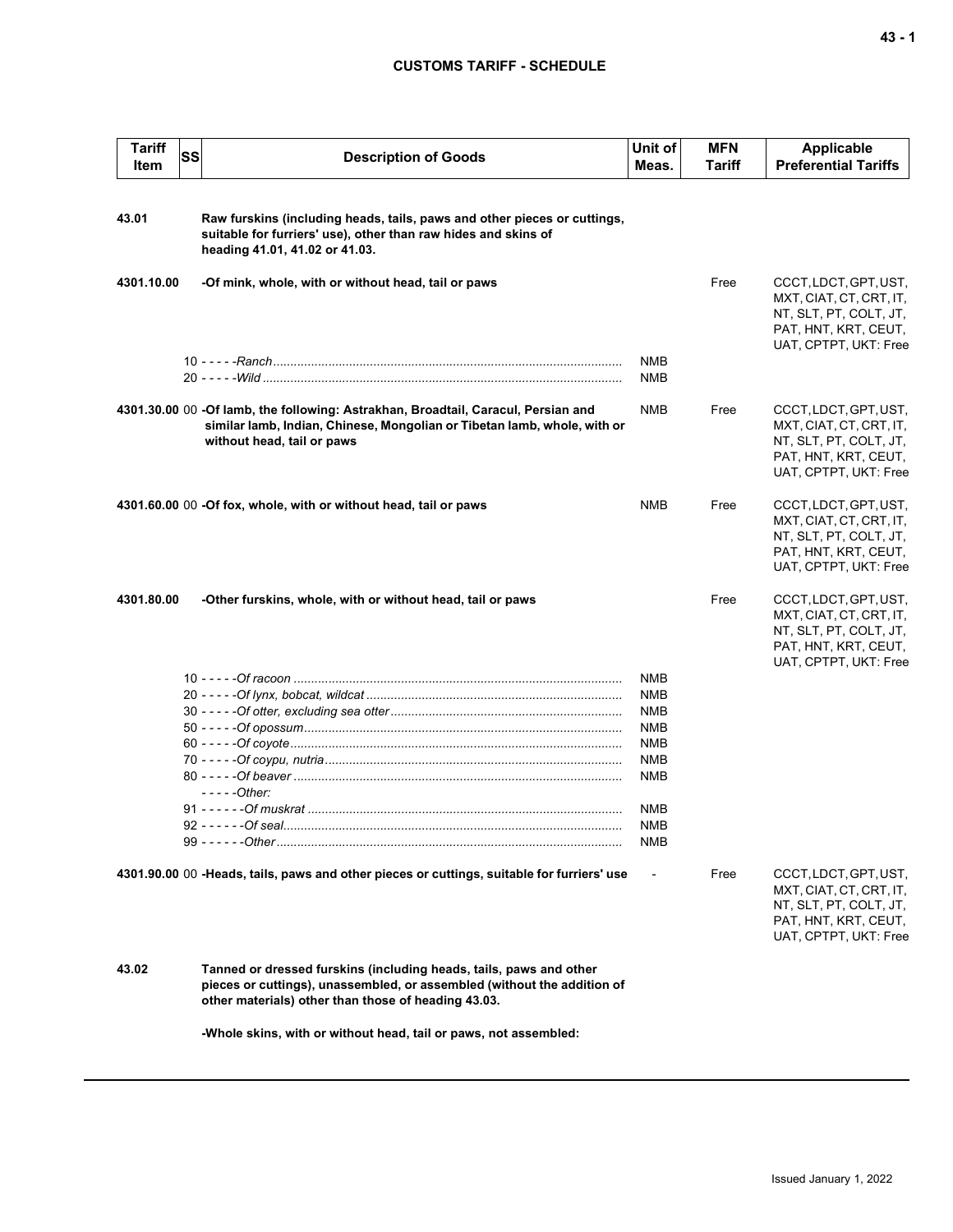| <b>Tariff</b><br><b>SS</b><br>Item | <b>Description of Goods</b>                                                   | Unit of<br>Meas. | <b>MFN</b><br><b>Tariff</b> | <b>Applicable</b><br><b>Preferential Tariffs</b>                                                                                                             |
|------------------------------------|-------------------------------------------------------------------------------|------------------|-----------------------------|--------------------------------------------------------------------------------------------------------------------------------------------------------------|
| 4302.11.00                         | --Of mink                                                                     | NMB<br>NMB       | Free                        | CCCT, LDCT, GPT, UST,<br>MXT, CIAT, CT, CRT, IT,<br>NT, SLT, PT, COLT, JT,<br>PAT, HNT, KRT, CEUT,<br>UAT, CPTPT, UKT: Free                                  |
| 4302.19.00 00 - - Other            |                                                                               | NMB              | Free                        | AUT, NZT, CCCT, LDCT,<br>GPT, UST, MXT, CIAT,<br>CT, CRT, IT, NT, SLT, PT,<br>COLT, JT, PAT, HNT,<br>KRT, CEUT, UAT,<br>CPTPT, UKT: Free                     |
|                                    | 4302.20.00 00 -Heads, tails, paws and other pieces or cuttings, not assembled |                  | Free                        | CCCT, LDCT, GPT, UST,<br>MXT, CIAT, CT, CRT, IT,<br>NT, SLT, PT, COLT, JT,<br>PAT, HNT, KRT, CEUT,<br>UAT, CPTPT, UKT: Free                                  |
| 4302.30                            | -Whole skins and pieces or cuttings thereof, assembled                        |                  |                             |                                                                                                                                                              |
|                                    | 4302.30.10 00 - - - China goat mats or plates;<br>Rabbit or hare fur plates   |                  | Free                        | CCCT, LDCT, GPT, UST,<br>MXT, CIAT, CT, CRT, IT,<br>NT, SLT, PT, COLT, JT,<br>PAT, HNT, KRT, CEUT,<br>UAT, CPTPT, UKT: Free                                  |
| 4302.30.90 00 - - - Other          |                                                                               |                  | 8%                          | CCCT, LDCT, UST,<br>MXT, CIAT, CT, CRT, IT,<br>NT, SLT, PT, COLT, JT,<br>PAT, HNT, KRT, CEUT,<br>UAT, CPTPT, UKT: Free<br>GPT: 5%                            |
| 43.03                              | Articles of apparel, clothing accessories and other articles of furskin.      |                  |                             |                                                                                                                                                              |
| 4303.10                            | -Articles of apparel and clothing accessories                                 |                  |                             |                                                                                                                                                              |
|                                    | 4303.10.10 00 - - - Gloves, mittens and mitts                                 | <b>PAR</b>       | 15.5%                       | CCCT, LDCT, UST,<br>MXT, CIAT, CT, CRT, IT,<br>NT, SLT, PT, COLT, JT,<br>PAT, HNT, KRT, CEUT,<br>UAT, CPTPT, UKT: Free<br>AUT: 8.5%<br>NZT: 8.5%<br>GPT: 10% |
|                                    | 4303.10.20 00 - - - Leather garments lined with furskin                       | <b>NMB</b>       | 14%                         | CCCT, LDCT, UST,<br>MXT, CIAT, CT, CRT, IT,<br>NT, SLT, PT, COLT, JT,<br>PAT, HNT, KRT, CEUT,<br>UAT, CPTPT, UKT: Free<br>AUT: 7.5%<br>NZT: 7.5%<br>GPT: 10% |